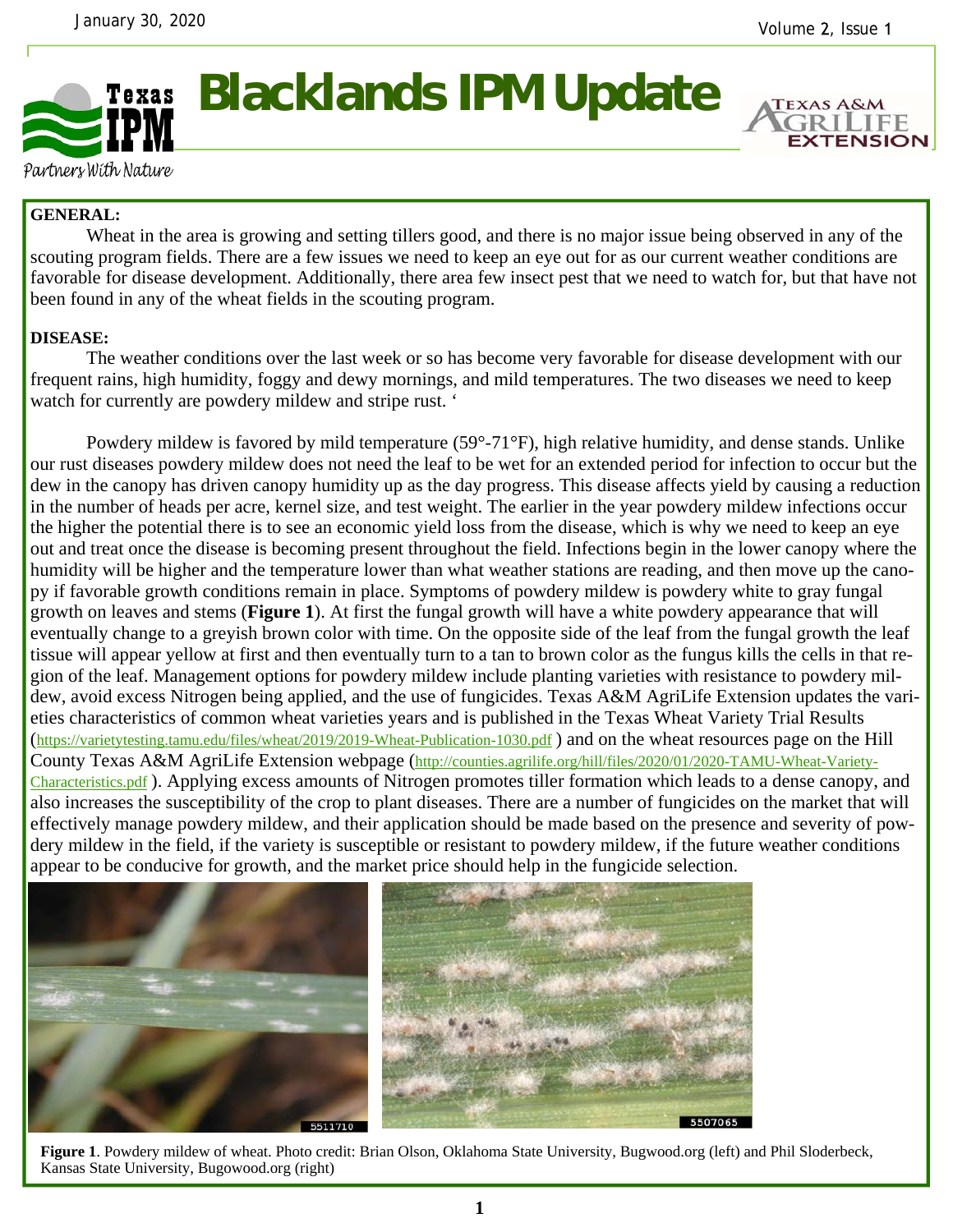Stripe rust sometimes referred to as yellow rust (**Figure 2**), is another foliar disease that we need to keep an eye out for as the weather conditions over the last we weeks have been favorable for disease development. The spores that cause stripe rust infections must be blown in from areas to our South which receive their spore load from Mexico, and to date I have not heard of any reports of stripe rust infection in areas to our south. Stripe rust is most active which temperatures are between 50° and 64 F°, and need the leaves to be wet for at least 6 hours for spores to infect the leaf. The pustules of stripe rust are oblongs and are formed in a line along the leaf vein, hence the name stripe rust. You can differentiate stripe rust from leaf rust by the color of the pustules and the shape, stripe rust pustules will be a yellowish orange while leaf rust pustules are more reddish orange. Stripe rust can be managed by fungicides and planting resistant variety. The resistance ratings published by Texas A&M AgriLife Extension for all Hard Red Winter wheat varieties is based mature plants and may not kick in until the plant reaches the flag leaf stage. It is important to know your variety's characteristics and check your field weekly to understand how the disease is developing in the field to know if a fungicide needs to be applied. Past Texas A&M AgriLife Research and Extension trials have show that very few Hard Red Winter wheat varieties have seedling resistance (stages up to jointing), while most Soft Red Winter wheat varieties have seedling resistance to stripe rust. Fungicides can be used to effectively manage stripe rust infections in wheat, and fungicide applications should be made based on the presence of active pustules throughout the field, yield goal, if the weather conditions are favorable for disease development, and market price.



**Figure 2.** Stripe rust of wheat showing stripes of yellowish orange pustules. Photo credit: D. Tyler Mays

## **INSECTS:**

 There are two insects we need to keep a lookout for including the greenbug and the bird-cherry oat aphid. Both aphids are known vectors of viruses like Barley Yellow Dwarf Virus, but only the greenbug injects a toxin into the leaf while feeding that will cause the leaf to turn yellow and eventually die. Green bugs are pale green with a dark green stripe down the middle of their back (**Figure 3**). They are favored by temperatures between 55 and 95 F and are known to cause economic losses. The threshold for greenbugs is based on the plant height and the number of aphids per linear foot (**Table 1**).



**Figure 3**. Greenbug feeding on wheat leaf. Photo credit: Frank Peairs, Colorado State University, Bugwood.org